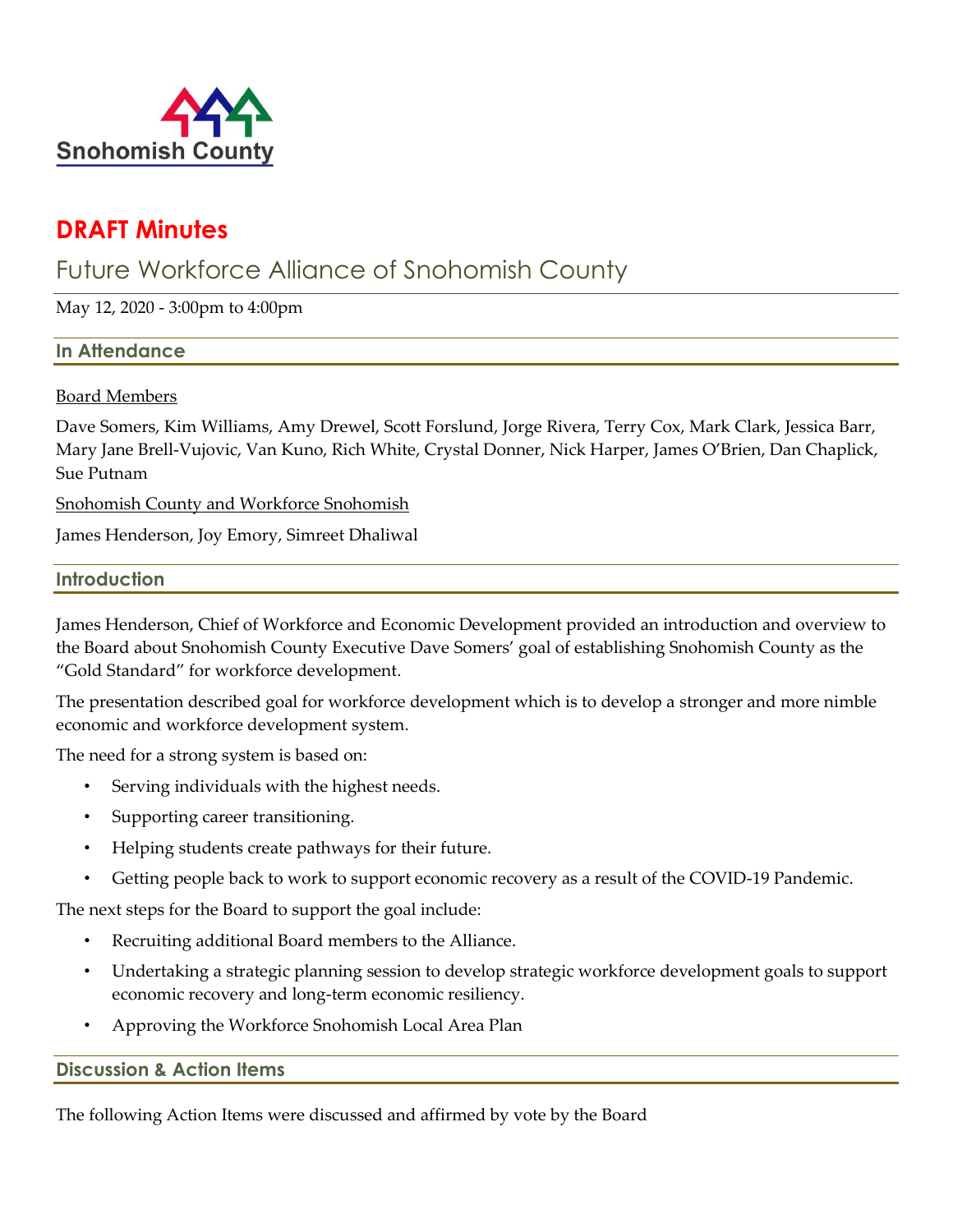# Board Officers

- Affirm Nomination of Kim Williams as Board Chair
	- o Motion: Dave Somers; Second: Van Kuno
	- o Approved
- Affirm Nomination of Amy Drewel as Board Vice Chair
	- o Motion: Dave Somers; Second: Sue Putnam
	- o Approved
- Nomination & Confirmation of Secretary/Treasurer
	- o Nomination of Rich White to serve as Secretary/Treasurer
	- o Motion: Jorge Rivera; Second: Scott Forslund
	- o Approved

#### Future Workforce Alliance Bylaws

- Approve the Board Bylaws
- Motion: Mark Clark; Second: Crystal Donner
- Approved

# **Information Items**

#### Workforce Snohomish Update-Joy Emory, Interim CEO

- COVID-19 Resource Development Activities
	- o Disaster/Emergency Grant
	- o Statewide Employment Recovery
- Workforce Innovation Opportunity Act Funding for 2021
- WorkSource Virtual Services
- Local Workforce Plan (2020-20204)

#### Board Policies Update

- Policy Development
- Policy Development Procedure
- WorkSource System Nondiscrimination and Equal Opportunity and Customer Complaint
- Conflict of Interest
- Political Activity
- Procurement and Selection of a One Stop Operator

#### **Next Steps**

- Recruit additional Board members to the Alliance.
	- o Notify the Board about new members
	- o Press Release week of May 18
- Develop an annual meeting schedule.
- Identify dates for Strategic Planning session.
- Approve Local Area Plan. Deadline for approval is Fall of 2020.

#### **Public Comments**